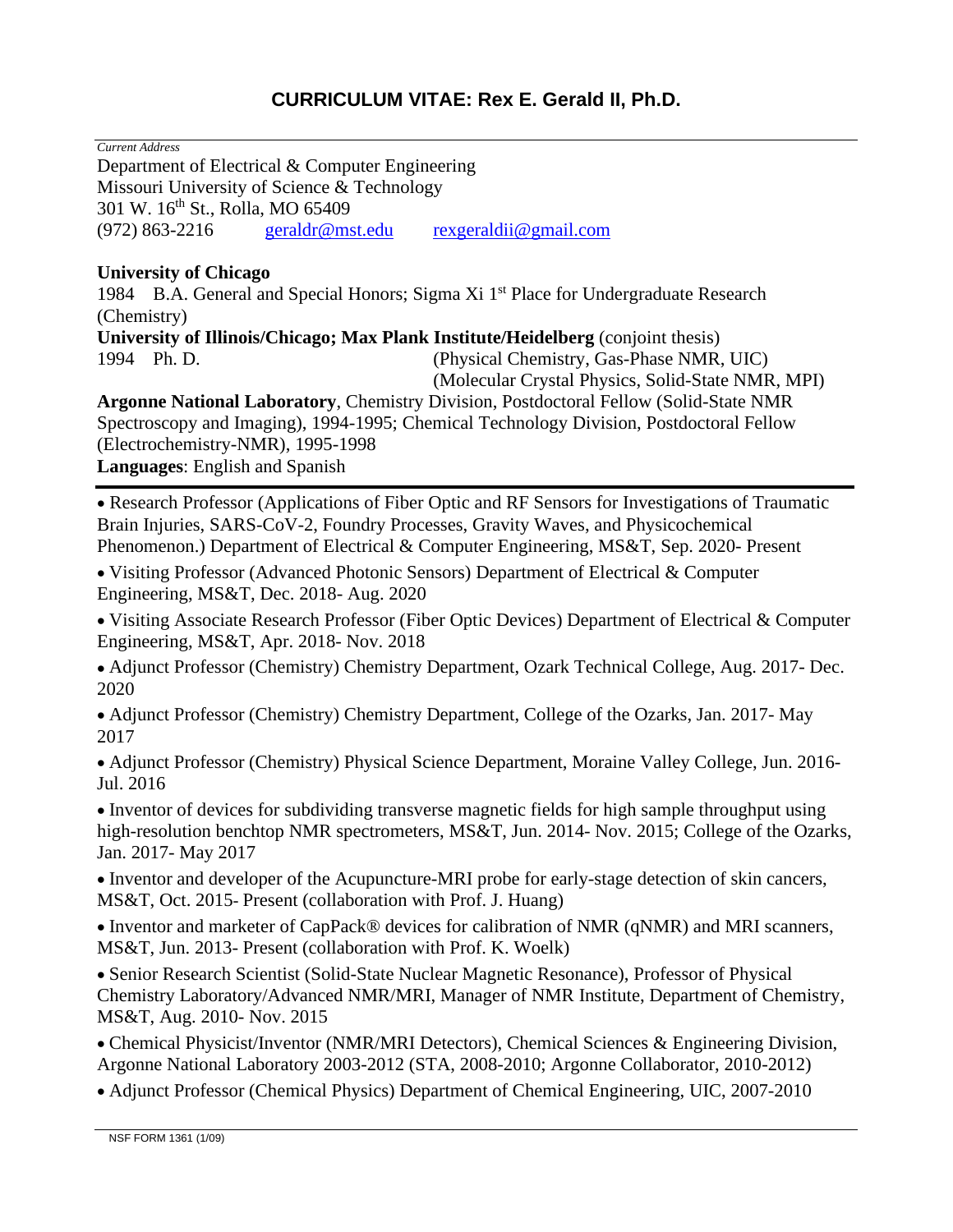- Consultant (NMR Detectors w/C. Landis) Department of Chemistry, University of Wisconsin, Madison, 2007-2011
- Nuclear Forensics QA Coordinator (FBI program), New Brunswick Laboratory, 2008
- Consultant (NMR) Dept. of Biochemistry and Molecular Biology, University of Chicago, 2001- 2002
- Assistant Chemical Physicist (Electrochemistry and Nuclear Materials w/J. Rathke), Chemical Technology Division, Argonne National Laboratory, 1998-2003
- Assistant NMR Facility Manager (NMR Spectroscopy and Imaging w/R. Botto), Chemistry Division, Argonne National Laboratory, 1993-1994
- Max-Planck-Institute Predoctoral Fellow (Molecular Crystal Physics w/U. Haeberlen), MPI-Heidelberg, 1990
- Allied Signal Fellow (Physical Chemistry w/C. Jameson), University of Illinois/Chicago, 1988
- NMR Spectroscopist (Solid State NMR w/M. Munowitz) Amoco Research Center, 1986-1988
- Chemist I (Organic Chemistry), Velsicol Chemical Corp., 1985-1986
- NSF Predoctoral Fellow (Physical Chemistry w/N.C. Yang) University of Chicago, 1984
- Summer Research Student (Particle Physics, Photochemistry, Organic Chemistry w/M. Wasielewski), Argonne National Laboratory, 1981, 1983-1984
- Undergraduate Research (Physics), University of Chicago, 1981

University of Chicago Dean's List (GPA 3.25/4.00), 1981-1984

University of Chicago B.A. with General Honors (GPA 3.25/4.00) and Special Honors (Research Paper), 1984 SIGMA XI First Place for Undergraduate Research, 1984

ComEd-100 Illuminator for Outstanding High-School Mentor, 2004

United States Department of Energy Outstanding Undergraduate Mentor, 2004

[Hispanic Engineer National](http://www.henaac.org/) [Achievement Award Corporation](http://www.henaac.org/) (HENAAC) Outstanding Technical Achievement Award-National Laboratory, 2006

Coleman Foundation Fellow, 2009

*Selected patents, publications, and presentations from: 26 patents; >60 publications; >250 presentations*

M. Roman, C. Zhu, R.J. O'Malley, R.E. Gerald, and J. Huang, Distributed Fiber-Optic Sensing With Low Bending Loss Based on Thin-Core Fiber, IEEE Sensors Journal 21 (6), 2021

Chen Zhu, Rex E Gerald II, and Jie Huang, Ultra-Sensitive Microwave-Photonic Optical Fiber Interferometry Based on Phase-Shift Amplification, IEEE Journal of Selected Topics in Quantum Electronics, vol. 27, no. 6, pp. 1-8, Nov.-Dec. 2021

Yiyang Zhuang, Qingbo Yang, Taihao Han, Ryan O'Malley, Aditya Kumar, Rex E Gerald II, and Jie Huang, Fiber optic sensor embedded smart helmet for real-time impact sensing and analysis through machine learning, Journal of Neuroscience Methods, Volume 351, 1 March 2021

Chen Zhu, Yan Tang, Jing Guo, Rex E Gerald, and Jie Huang, High-Temperature and High-Sensitivity Pressure Sensors based on Microwave Resonators, IEEE Sensors Journal, 2021

C Zhu, RE Gerald, and J Huang, Metal-organic Framework Materials Coupled to Optical Fibers for Chemical Sensing: A Review, IEEE Sensors Journal, 2021

C Zhu, RE Gerald, and J Huang, Progress Towards Sapphire Optical Fiber Sensors for Hightemperature Applications, IEEE Transactions on Instrumentation and Measurement, Volume: 69,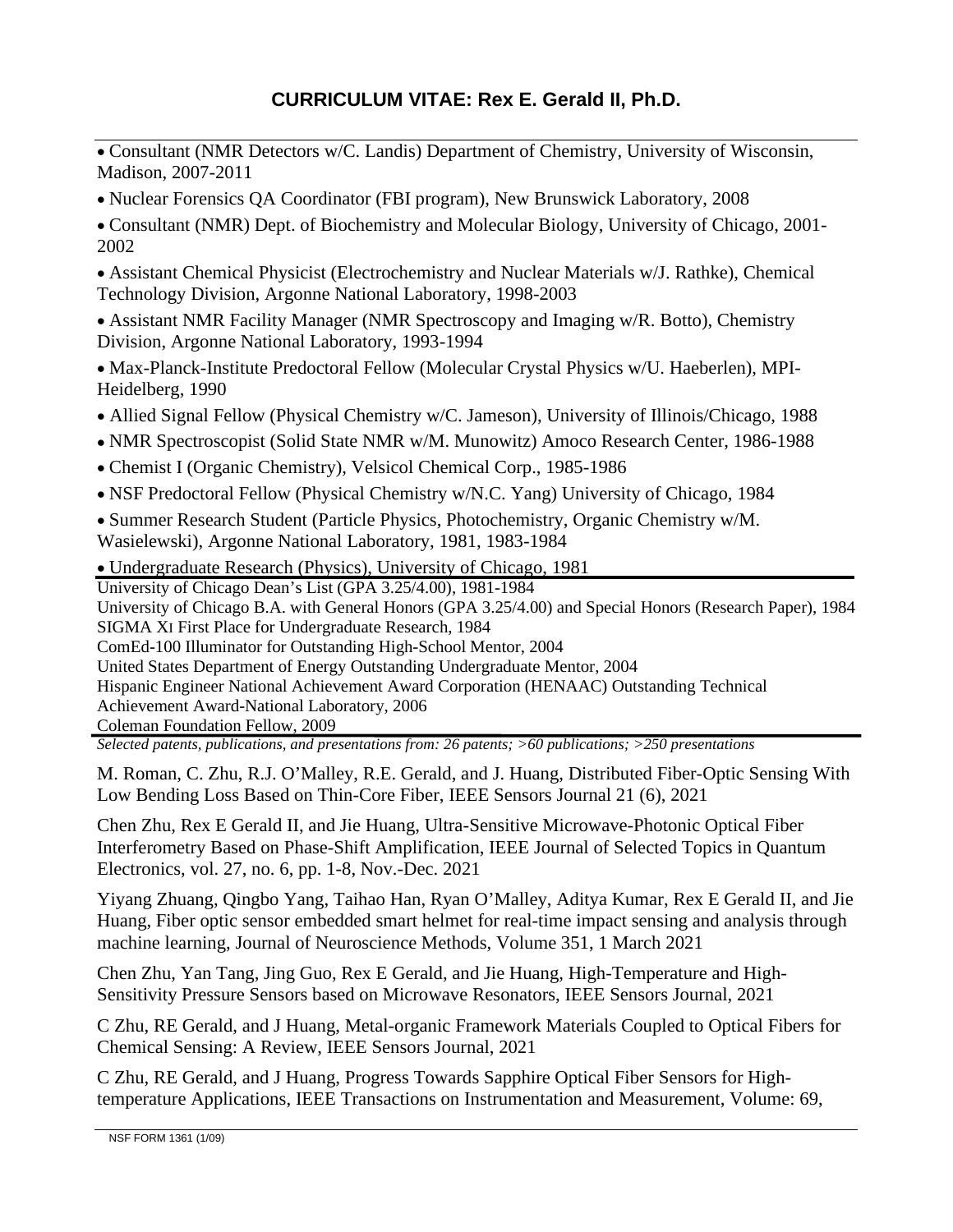Issue: 11, Nov. 2020

Ming Huang, Sisi Chen, Jie Huang, Rex E. Gerald, and Klaus Woelk, NMR studies of materials loaded into porous-wall hollow glass microspheres, Materials Science and Engineering: C, Volume 116, 2020

Zhu, Chen, Rex E. Gerald, and Jie Huang, Microwave device inspired by fiber-optic extrinsic Fabry-Perot interferometer: a novel ultra-sensitive sensing platform, Journal of Lightwave Technology (2020)

Zhu, Chen, Rex E. Gerald II, and Jie Huang, Highly sensitive open-ended coaxial cable-based microwave resonator for humidity sensing, Sensors and Actuators A: Physical 314 (2020): 112244

Zhu, Chen, Jason A. Perman, Rex E. Gerald, Shengqian Ma, and Jie Huang, Chemical Detection Using a Metal–Organic Framework Single Crystal Coupled to an Optical Fiber, ACS applied materials & interfaces 11, no. 4 (2019): 4393-4398

Jothibasu, Sasi, Yang Du, Sudharshan Anandan, Gurjot S. Dhaliwal, Rex E. Gerald, Steve E. Watkins, K. Chandrashekhara, and Jie Huang, Spatially continuous strain monitoring using distributed fiber optic sensors embedded in carbon fiber composites, Optical Engineering 58, no. 7 (2019): 072004

Chi, Lingyu, Ming Huang, Annalise R. Pfaff, Jie Huang, Rex E. Gerald, and Klaus Woelk, Capillarytube package devices for the quantitative performance evaluation of nuclear magnetic resonance spectrometers and pulse sequences, Review of Scientific Instruments 89, no. 12 (2018): 123115

Rex E. Gerald II, Magnetic Resonance Imaging Cancer Probe and Method of Use, *USPTO Pro Se Filing*, Filed date: March 15<sup>th</sup>, 2018

Yiyang Zhuang, Yizheng Chen, Chen Zhu, Rex E. Gerald II, and Jie Huang, Probing changes in tilt angle with 20 nanoradian resolution using an extrinsic Fabry-Perot interferometer-based optical fiber inclinometer, Optics Express, Vol. 26, No. 3, 5 Feb 2018

Chen Zhu, Yizheng Chen, Yiyang Zhuang, Yang Du, Rex E. Gerald II, Yan Tang and Jie Huang, An Optical Interferometric Triaxial Displacement Sensor for Structural Health Monitoring: Characterization of Sliding and Debonding for a Delamination Process, Sensors 2017, 17, 2696; DOI:10.3390/s17112696

Yiyang Zhuang, Yang Du, Chen Zhu, Mohammed Farhan Ahmed, Yizheng Chen, Rex E. Gerald II and Jie Huang, A Microwave Photonics Fiber Loop Ring-down System, DOI 10.1109/JSEN.2017.2745199, IEEE Sensors

Chen Zhu, Yizheng Chen, Yang Du, Yiyang Zhuang, Fengxue Liu, Rex E. Gerald II and Jie Huang, A Displacement Sensor with Centimeter Dynamic Range and Submicrometer Resolution Based on an Optical Interferometer, DOI 10.1109/JSEN.2017.2 729281, IEEE Sensors

R. E. Gerald II, Solid-state Nuclear Magnetic Resonance in *Encyclopedia of Analytical Chemistry*, Eds., R. A. Meyers, John Wiley, Chichester. DOI: 10.1002/9780470027318.a6115.pub3. Published March 28<sup>th</sup>, 2017

Rex E. Gerald II, Jie Huang, Klaus Woelk, Robert Block, and Sierra Herndon, Magnetic Resonance Imaging Probe and Method of Use, *Docket No. 16MST038/UNOM.271878*, Filed date: March 15<sup>th</sup>, 2017

NSF FORM 1361 (1/09)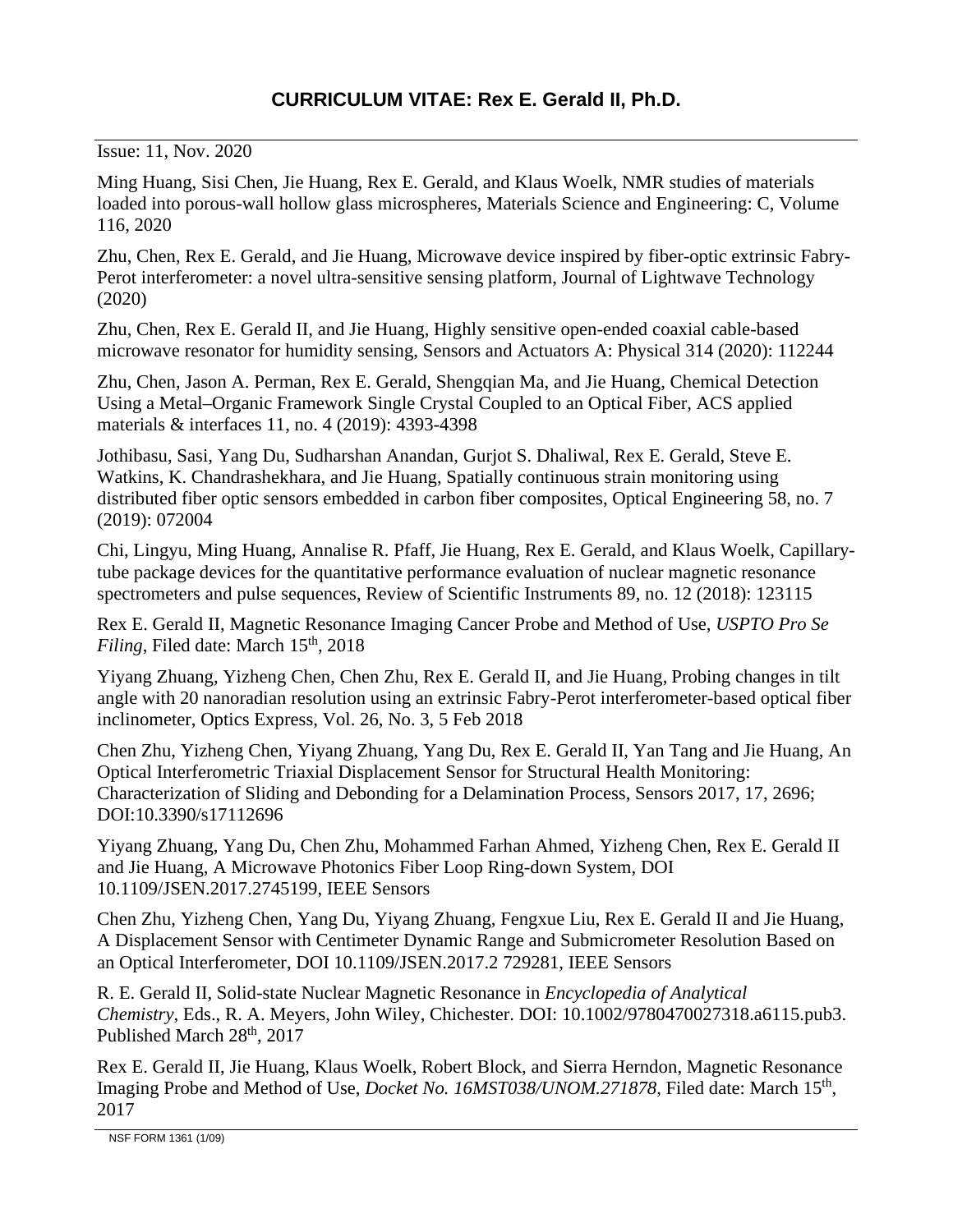Emmalou T. Satterfield, Annalise R. Pfaff, Wenjia Zhang, Lingyu Chi, Rex E. Gerald II and Klaus Woelk, EXponentially Converging Eradication Pulse Train (EXCEPT) for solvent-signal suppression in investigations with variable  $T_1$  times, J. Magn. Reson., vol. 268, pp. 68–72, July 2016

Rex E. Gerald II, Device for Subdividing Magnetic Field and Simultaneous Detection of Magnetic Resonance Signals from Multiple Sample Compartments, *Docket No. 15MST010prov*, Filed date: July 30<sup>th</sup>, 2015

Lingyu Chi, Rex E. Gerald II, Ming Huang, Klaus Woelk, Solid State NMR Spectroscopy/Imaging *In Situ* Measuring Devices and Methods for Calibration and Determining One or More Quantitative Properties of a Target Sample, *Docket No. 15MST021/UNOM.242231*, Filed date: November 13<sup>th</sup>, 2015

Lingyu Chi, Ming Huang, Rex E. Gerald II, Jie Huang, Annalise R. Pfaff, Klaus Woelk, *In Situ* NMR/MRI Monitoring System and Methods for Measuring pH and Temperature, *Docket No.*  14MST020/UMON.243356, Filed date: October 15<sup>th</sup>, 2015

Lingyu Chi, Jie Huang, Ming Huang, Rex E. Gerald II and Klaus Woelk, Two CapPack Devices for Solution and Solid State NMR Applications, Poster Presentation at the 55<sup>th</sup> ENC. Boston. Massachusetts, March 23-28, 2014

Rex E. Gerald II, Klaus Woelk, Baojun Bai, Lingyu Chi, Ming Huang and Annalise Pfaff, Subdivision of Zeeman NMR Fields by Static and Dynamic Magnetic Field Distributions and Capillary Tube Compartments: Applications of Quantitative NMR/MRI Employing Cap-Pack Devices, Oral Presentation, CM/Bio/ECE Seminar, Department of Physics and Astronomy, University of Missouri, Columbia, Columbia, Missouri, October 30, 2013

Ming Huang, Aligul Buyukaksoy, Rex E. Gerald II and Klaus Woelk, Analysis of Simultaneous *T1* Measurements of Non-Interacting Samples, Poster Presentation at the 54<sup>th</sup> ENC, Pacific Grove, California, April 14-19, 2013

Rex E. Gerald II, Lingyu Chi and Klaus Woelk, Spin-Lattice Relaxation Time-Constant Distributions of Heterogeneous Samples Used as Models for Shale, Poster Presentation at the 53<sup>rd</sup> ENC, Miami, Florida, April 15-20, 2012

R. E. Gerald II, K. J. Ruscic, D. N. Sears, L. J. Smith, R. J. Klingler, and J. W. Rathke, Unique Battery with a Multi-Functional, Physicochemically Active Membrane Separator/Electrolyte-Electrode Monolith and a Method Making the Same, US Patent # 8,592,075 issued November 26, 2013; US Patent # 8,227,105 issued July 24, 2012; US Patent # 8,119,273 issued February 21, 2012

R. E. Gerald II, K. J. Ruscic, D. N. Sears, L. J. Smith, R. J. Klingler, and J. W. Rathke, Active Membrane Having Uniform Physico-Chemically Functionalized Ion Channels, US Patent # 8,541,129 issued September 24, 2013

R. E. Gerald II and J. W. Rathke, NMR Apparatus for In Situ Analysis of Fuel Cells, US Patent # 8,310,235 issued November 13, 2012

D. Dambournet, K. W. Chapman, P. J. Chupas, R. E. Gerald, II, N. Penin, C. Labrugere, A. Demourgues, A. Tressaud, and K. Amine, Dual Lithium Insertion and Conversion Mechanisms in a Titanium-Based Mixed-Anion Nanocomposite. J. Am. Chem. Soc., 133 (34): 13240–13243 (2011)

R. E. Gerald II, Solid-state Nuclear Magnetic Resonance in *Encyclopedia of Analytical Chemistry*, Eds., R. A. Meyers, John Wiley, Chichester. DOI: 10.1002/9780470027318.a6115.pub2.

NSF FORM 1361 (1/09)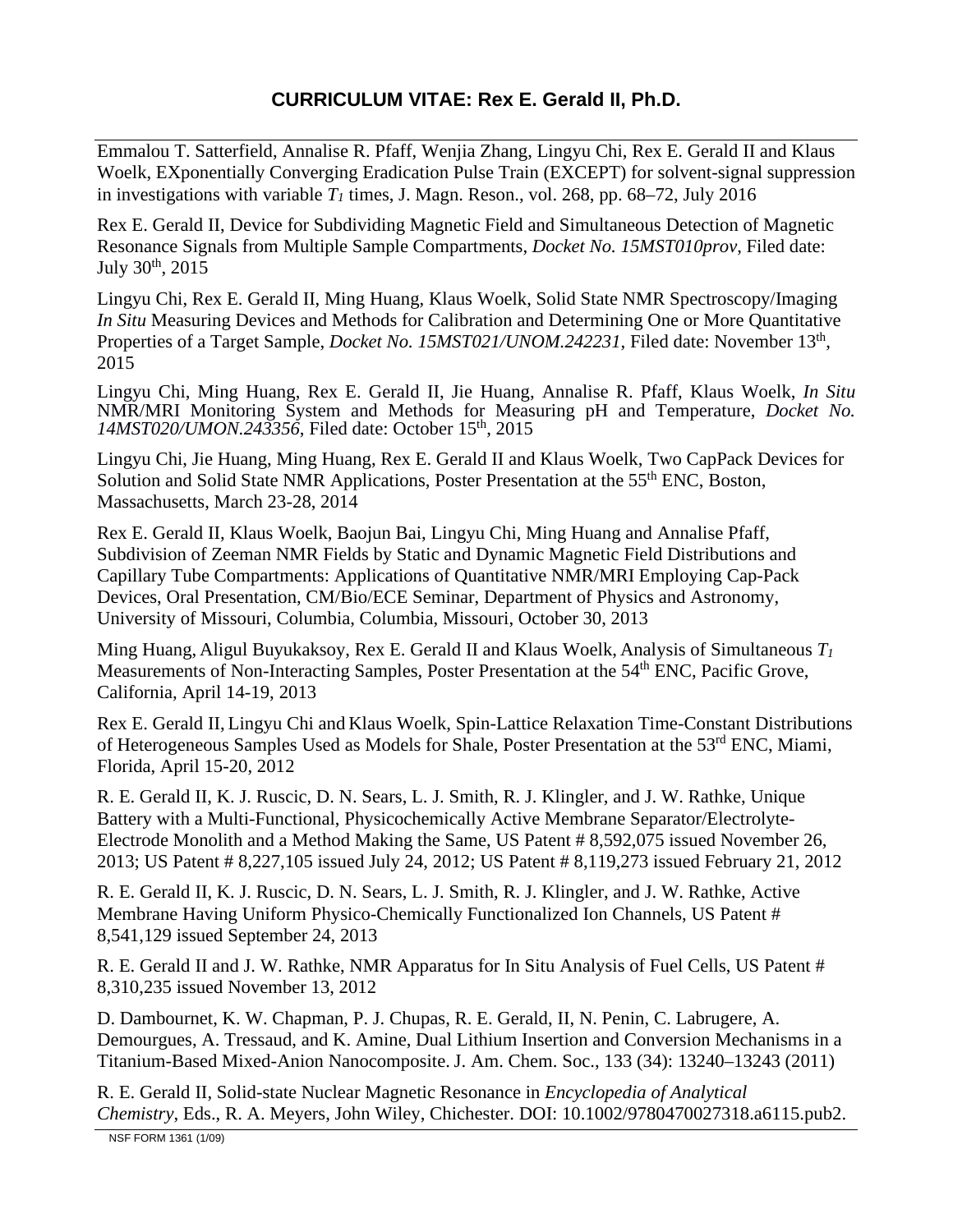Published March 15<sup>th</sup> 2011

R. E. Gerald II, R. J. Klingler, and J. W. Rathke, Aluminum Oxyhydroxide Based Separator/Electrolyte and Battery System, and a Method of Making the Same, US Patent # 7,887,970 issued February 15, 2011; US Patent # 7,901,830 issued March 8, 2011

R. E. Gerald II, R. J. Klingler, J. W. Rathke, R. Diaz, and L Vukovic, NMR Characterization of Thin Films (*for battery applications*), US Patent # 7,737,691 issued June 15, 2010

R. E. Gerald II, L Vukovic, and J. W. Rathke, Apparatus and Method for Generating a Magnetic Field by Rotation of a Charge Holding Object, US Patent # 7,602,181 issued October 13, 2009

R. E. Gerald II, R. J. Klingler, J. W. Rathke, R. Diaz, and L Vukovic, Molecule Nanoweaver, US Patent # 7,501,483 issued March 10, 2009

R. E. Gerald II and J. W. Rathke, Compact Orthogonal NMR Field Sensor, US Patent # 7,486,078 issued February 3, 2009

M. Parris, B. MacKay, J. Rathke, R. Klingler, and R. Gerald, Influence of Pressure on Boron Cross-Linked Polymer Gels. Macromolecules 41: 8181-8186 (2008)

R. E. Gerald II, J. W. Rathke, and R. J. Klingler, High Cation Transport Polymer Electrolyte, US Patent # 7,226,549 issued June 5, 2007

R. E. Gerald II, R. J. Klingler, and J. W. Rathke, Rotational Exchange Gradient Imager for In Situ Magnetic Resonance Analyses in Ultracentrifuge Sedimentation of Biological Materials and Rheology Investigations, US Patent # 6,720,769 issued April 13, 2004

R. E. Gerald II, L. E. Iton, and J. W. Rathke, NMR Detector for Supported Monolayer and Multilayer Films, US Patent # 6,791,326 issued September 14, 2004

R. E. Gerald II, R. L. Greenblatt, and J. W. Rathke, Two-Dimensional B<sub>1</sub>-Gradient NMR Imager, U. S. Patent # 6,538,444 issued March 25, 2003

R. E. Gerald II, R. J. Klingler, J. W. Rathke, G. Sandí, and K. Woelk, In Situ Imaging of Charge Carriers in an Electrochemical Cell, in Chapter 9 of *Spatially Resolved Magnetic Resonance*, Eds., P. Blümler, B. Blümich, R. Botto, and E. Fukushima, Wiley-VCH, New York, pp. 111-119 (1998)

R. E. Gerald II, R. E. Botto, and A.O Krasavin, A Selective-Echo Method for Chemical-Shift Imaging of Two-Component Systems. J. Magn. Reson. A 123: 201-206 (1996)

R. E. Gerald II, T. Bernhard, U. Haeberlen, J. Rendell, and S. Opella, The Chemical Shift and the Electric Field Gradient Tensors for the Amide and Carboxyl Hydrogens in the Model Peptide N-Acetyl-D, L-Valine. A Single Crystal Deuterium NMR Study. J. Am. Chem. Soc. 115: 777-782 (1993)

Undergraduate Mentors: I. Abella (UC), N. C. Yang (UC), G. Fleming (UC), M. Wasielewski (ANL) Graduate Advisors: C. Jameson (UIC), K. Jameson (Loyola), U. Haeberlen (MPI) Postdoc Advisors: R. Botto (ANL), J. Rathke (ANL)

Recent Collaborators: C. Jameson (UIC), S. Murad (UIC), M. Espe (U Akron), C. Landis (U Wisconsin) Past Collaborators: M. ter Horst (UNC), R. Klingler (ANL), C. Johnson (ANL), G. Sandí (ANL), L. Iton (ANL), L. Scanlon (W-P USAFB), K. Woelk (UMR), O. Han (KBSI)

• International research and teaching activities:

Visiting Research Scientist and Lecturer, University of Bonn, Germany, 2000